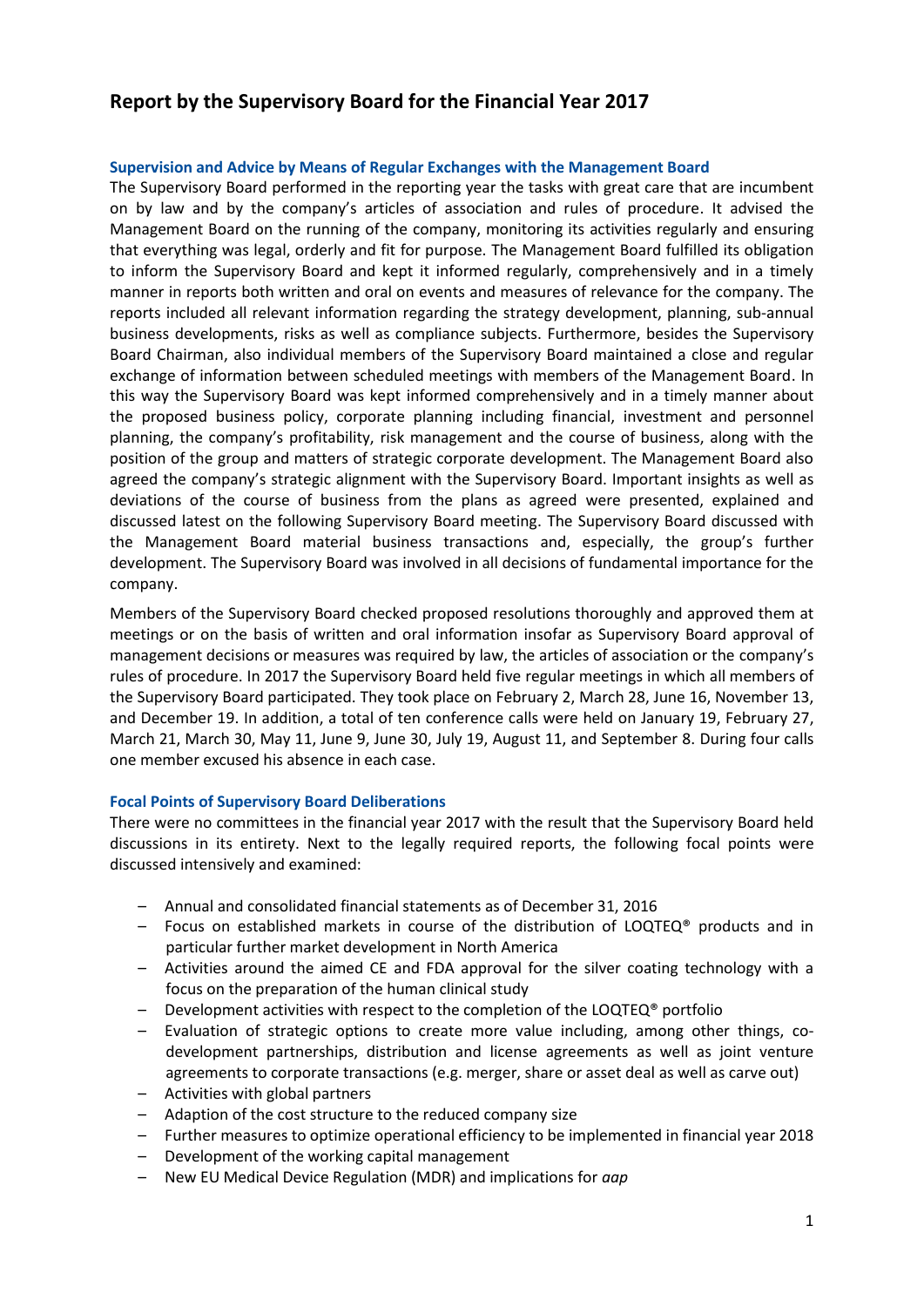- Monitoring of the implementation of the company-wide quality improvement program Quality First
- Monitoring of the initiated precautionary voluntary product recalls in connection with the sterile barrier system of certain sterile packed products
- Analysis and evaluation of options to let shareholders participate in the proceeds from the sale of *aap* Biomaterials GmbH; decision on a voluntary public share buyback offer and corresponding implementation
- Discussion of legal disputes and illustration of legal risks in financial reporting
- Discussion and determination of target quotas for the proportions of women in Supervisory Board and Management Board as well as of time limits to reach these target quotas
- Corporate Governance Code
- Management Agenda and budget 2018

Sales, earnings and employment development at *aap* Implantate AG were the subject of regular deliberations, as was the financial position, the strategic perspectives, the further development of the group as well as the investment planning. The Management Board briefed the Supervisory Board regularly and comprehensively on corporate planning, the course of business and the group's current position.

The Supervisory Board dealt in detail with the economic situation, with the operational and strategic development and with the group's further development.

### **Corporate Governance**

During the financial year the Supervisory Board continuously maintained a watching brief on the implementation of the provisions of the German Corporate Governance Code and the development of Corporate Governance Standards. In January 2018 the Management Board and Supervisory Board issued an updated declaration of conformity according to Article 161 AktG and made it permanently available to shareholders on the company's website. Information about corporate governance in the company and a detailed report on the amount and structure of Supervisory Board and Management Board remuneration can be found in the Corporate Governance Statement pursuant to Art. 289f of the German Commercial Code (HGB) respectively in the Remuneration Report of the Consolidated Financial Statements 2017. Both documents are available on the corporate website of the company as well.

### **Annual and Consolidated Financial Statements, Audit**

Roever Broenner Susat Mazars GmbH & Co. KG Wirtschaftsprüfungsgesellschaft Steuerberatungsgesellschaft, Hamburg, appointed at the annual general meeting held on June 16, 2017, to be the external auditor for the financial statements 2017, audited the annual financial statements and the combined management report for the annual financial statements and the consolidated financial statements as well as the consolidated financial statements of *aap* Implantate AG to December 31, 2017 and issued an unqualified audit statement. The consolidated financial statements were prepared in accordance with International Financial Reporting Standards (IFRS). The auditor has confirmed that the consolidated financial statements and the combined management report comply with IFRS as applicable in the European Union and with the additional commercial law provisions of Article 315 a (1) of the German Commercial Code (Handelsgesetzbuch/HGB). The key audit matters included the valuation of development costs, sales realisation and revenue accrual as well as the valuation of inventory. Furthermore, the valuation of trade receivables was a further focal point of the audit. The Supervisory Board was supplied with the annual financial statements and the combined management report for the annual financial statements and the consolidated financial statements as well as the consolidated financial statements and the auditor's reports. The financial statement documents and the audit reports were discussed in detail at the accounts meeting on March 27, 2018. In this meeting, the Management Board explained the financial statements for *aap* Implantate AG as well as the group. The auditor who signed the auditor's report attended the